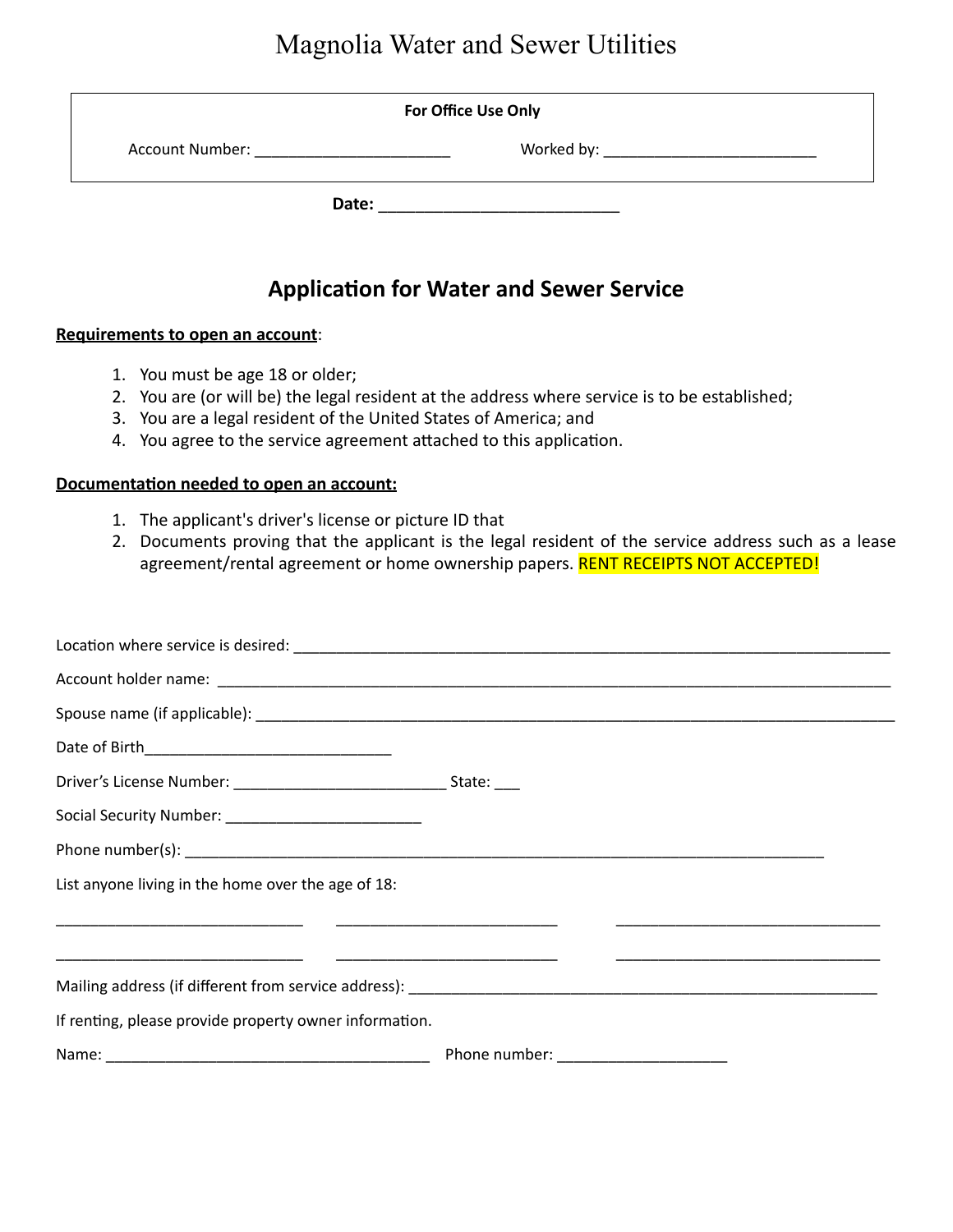**A Non-Refundable \$75.00 Set Up Fee is required before service is connected**. Please note: if you or anyone listed on the application have any outstanding debts with the Water Utilities, you will be required to pay them in full by the first month's bill. If you are married, the account may be opened in both your names with either partner having full authority to conduct business on the account. Otherwise, the Utility will only respond to the named account holder or anyone clearly authorized under his notarized signature, your spouse can be added at a later date.

The Connection time is between  $8:00$  a.m. and  $5:00$  p.m., we asked that an adult over the age of 18 is present at the time when services is turned on. If you are not present when the water is turned on, we will not leave water running in an unoccupied residence. Please make sure all faucets, hydrants, etc. are turned off. A \$25.00 service fee will apply for each additional trip to turn the meter on.

For if any reason your meter is turned off for non-payment and you have made a payment on your account, the water meter will be turned back on the next business day between the hours of 8 a.m. and 5 p.m. **NO EXCEPTIONS!!** 

**SERVICE AGREEMENT:** I hereby make application for water and sewer services to be supplied at the address herein described and hereby agree to pay for this service in accordance with the rates of Magnolia Water Utilities. The Utility reserves the right to discontinue service without further notice in the event that payment for service has not been received by the due date included on bill statement. After the 5<sup>th</sup> day of non-payment, a \$40 fee will be added to the account and services will be disconnected. If water services are disconnected for non-payment, the account will be closed after 30 days if the account is not paid in full. Although your account is already disconnected for non-payment, the account will still be charged rates and fees until the closing of the account. If your account is closed for nonpayment, you will have to reinstate a new account with an updated service application and pay the \$75.00 nonrefundable setup fee.

It is further understood and agreed that: I am responsible for properly connecting my service (water) line to the meter and understand that maintenance of the service (water) line from the meter to my residence is my responsibility. With the exception of the customer's service (water) line, the meter box and lid with everything in it are the property of the Utility and are to be accessed only by the Utility, including the Utility's shut off valve. I will report serviceability problems, such as improperly seated boxes and water leaks at the box promptly to the Utility. I understand that I am responsible for damage to the Utility property and if this damage is caused by illegal activity, I will file the appropriate reports with the police. I will provide a copy of such reports to the Utility upon request.

I understand that I am responsible for keeping the Utility Company up to date on my mailing address and contact information. I will not hold the Utility responsible for not receiving bills or other mail if the Utility is using my mailing address on record. I understand that I could be held responsible for any debts owed the Utility by other persons living at my residence.

I have been briefed on the approximate day of the month to expect my monthly bills. The water and sewer rates and any other questions I asked have been explained to my satisfaction. I understand the billing cycle and how and when my bill may be considered delinquent, the late penalty charges, and how my service may be disconnected. I understand how my final bill will be calculated in the event I close my account and that this bill may be substantially higher than normal.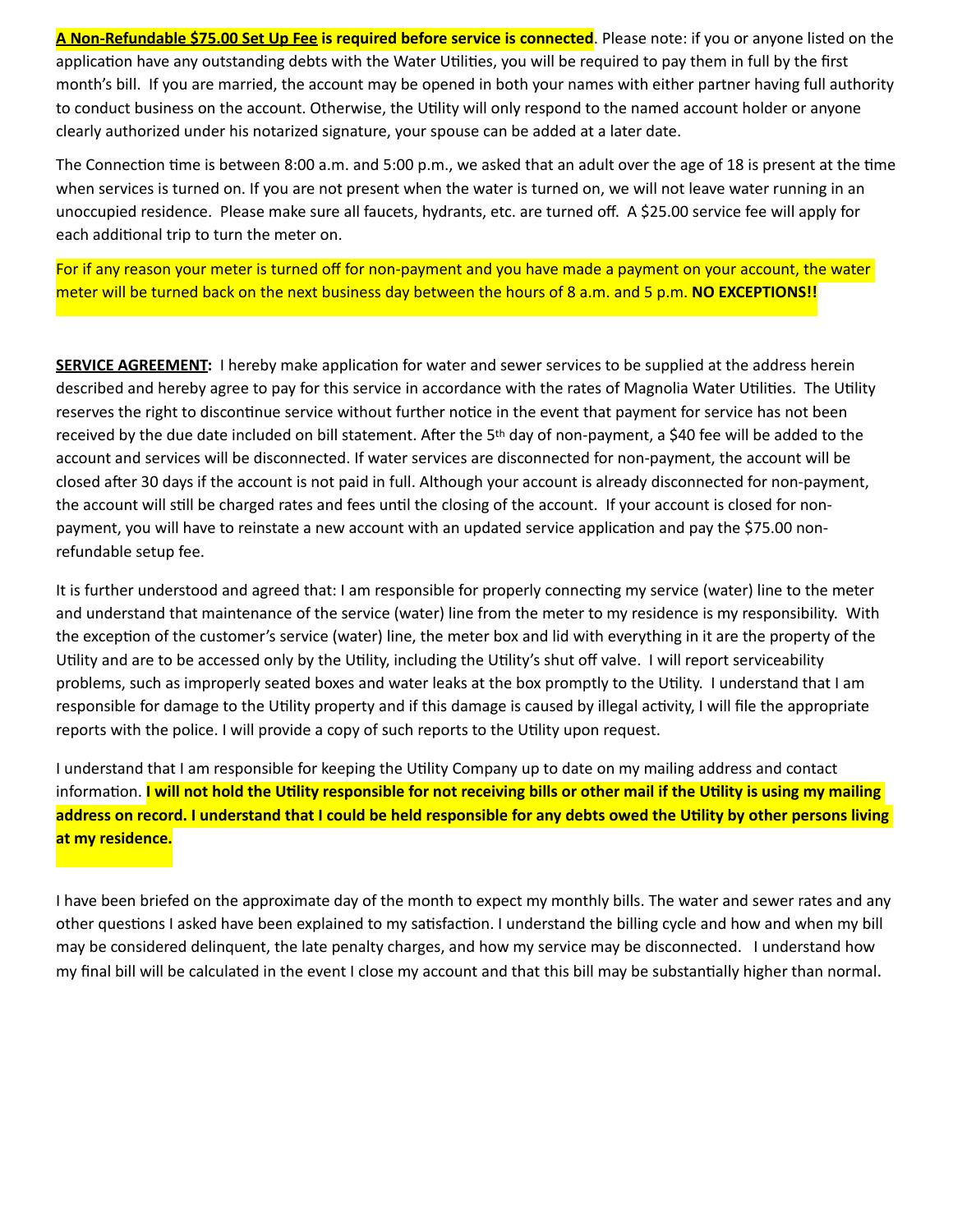### **Magnolia Water and Utilities Fee**

(please initial each line)

| Set up fee                                | \$75  |
|-------------------------------------------|-------|
| Additional reconnection trips             | \$25  |
| Damages to meter, meter box, lid or wires | \$300 |
| Late fee for non-payment                  | \$40  |
| Cutting or tampering with locked meter    | \$30  |
| Return check fee                          | 525   |

Any customer rude or disrespectful to any water employee will be denied services.

If your service is shut off for non-payment, the reconnection time will be the next business day between the hours of 8am-5pm. NO EXCEPTIONS.

## WE ARE NOT RESPONSIBLE MAILING ERRORS.

\_\_\_\_\_\_\_\_\_\_\_\_\_\_\_\_\_\_\_\_\_\_\_(Signature)

\_\_\_\_\_\_\_\_\_\_\_\_(Date)

(customer copy)

**Magnolia Water and Utilities Fee**